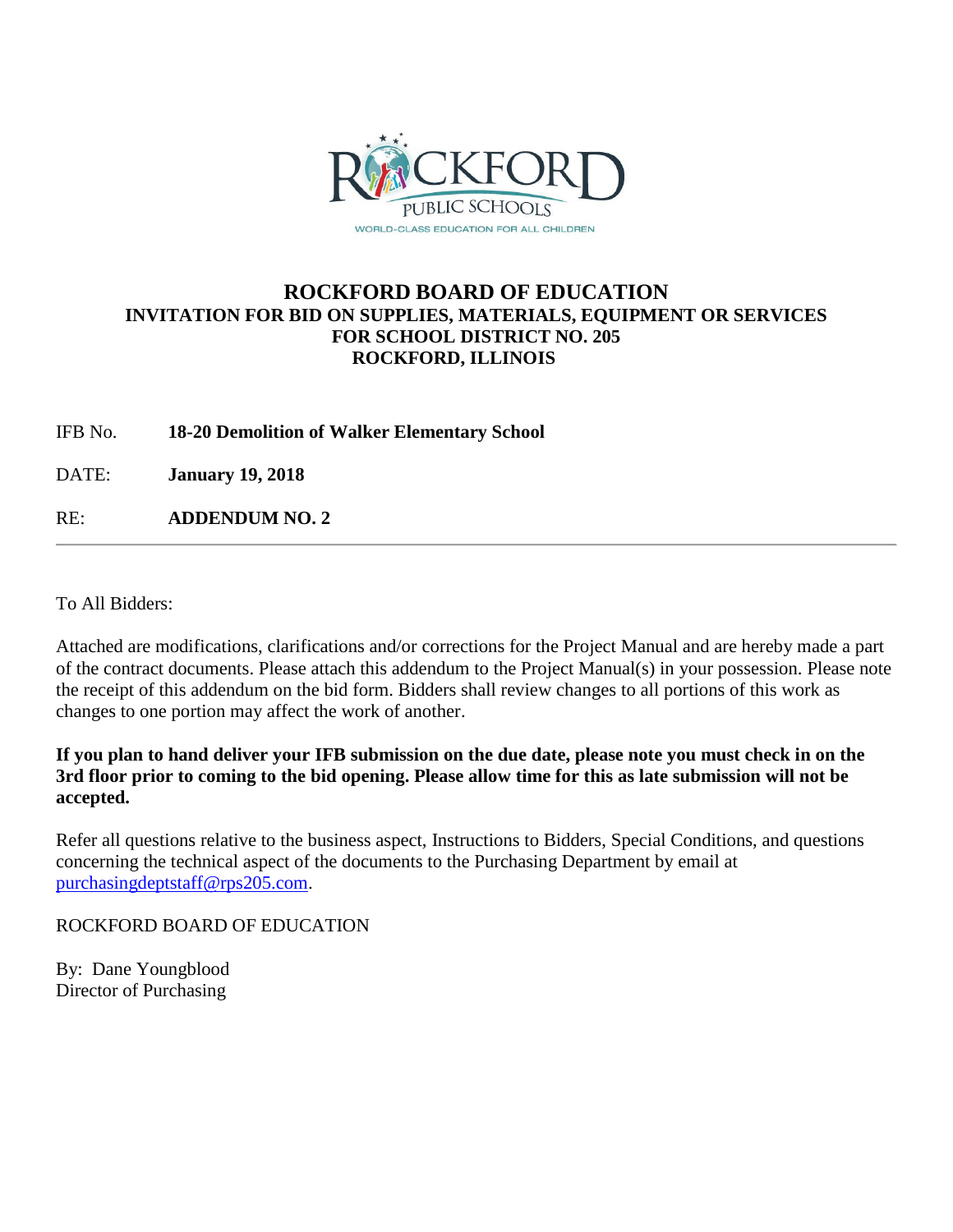# **RICHARD L. JOHNSON**<br>ASSOCIATES | ARCHITECTS

# **ADDENDUM TWO**

RPS205 Project No.: **18-20**

RLJA Project No.: **17-064**

Date: **January 19, 2018**

Subject: **CHANGES to the BIDDING DOCUMENTS**

Project: **WALKER SCHOOL BUILDING DEMOLITION 1520 POST AVENUE ROCKFORD, ILLINOIS 61103**

Bids Due: **2:00PM (CST), THURSDAY, JANUARY 25, 2018**

#### From: **RICHARD L. JOHNSON ASSOCIATES, INC. 4703 CHARLES STREET ROCKFORD, IL 61108**

#### To: **ALL PROJECT DOCUMENT HOLDERS**

Please reproduce this Addendum as needed, and attach to the Project Manuals for the above project.

Bidders shall indicate receipt of this and all Addenda in the space provided on the Bid Form. Failure to do so may be sufficient cause to reject the bid.

Sincerely, RICHARD L. JOHNSON ASSOCIATES, INC.

tina

\_\_\_\_\_\_\_\_\_\_\_\_\_\_\_\_\_\_\_\_\_\_\_\_\_\_\_

Richard L. Johnson, Principal

This Addendum consists of:

- a. Pages 1-2
- b. 11X17 Revised Addendum Drawing AD 1.1-R dated January 19, 2018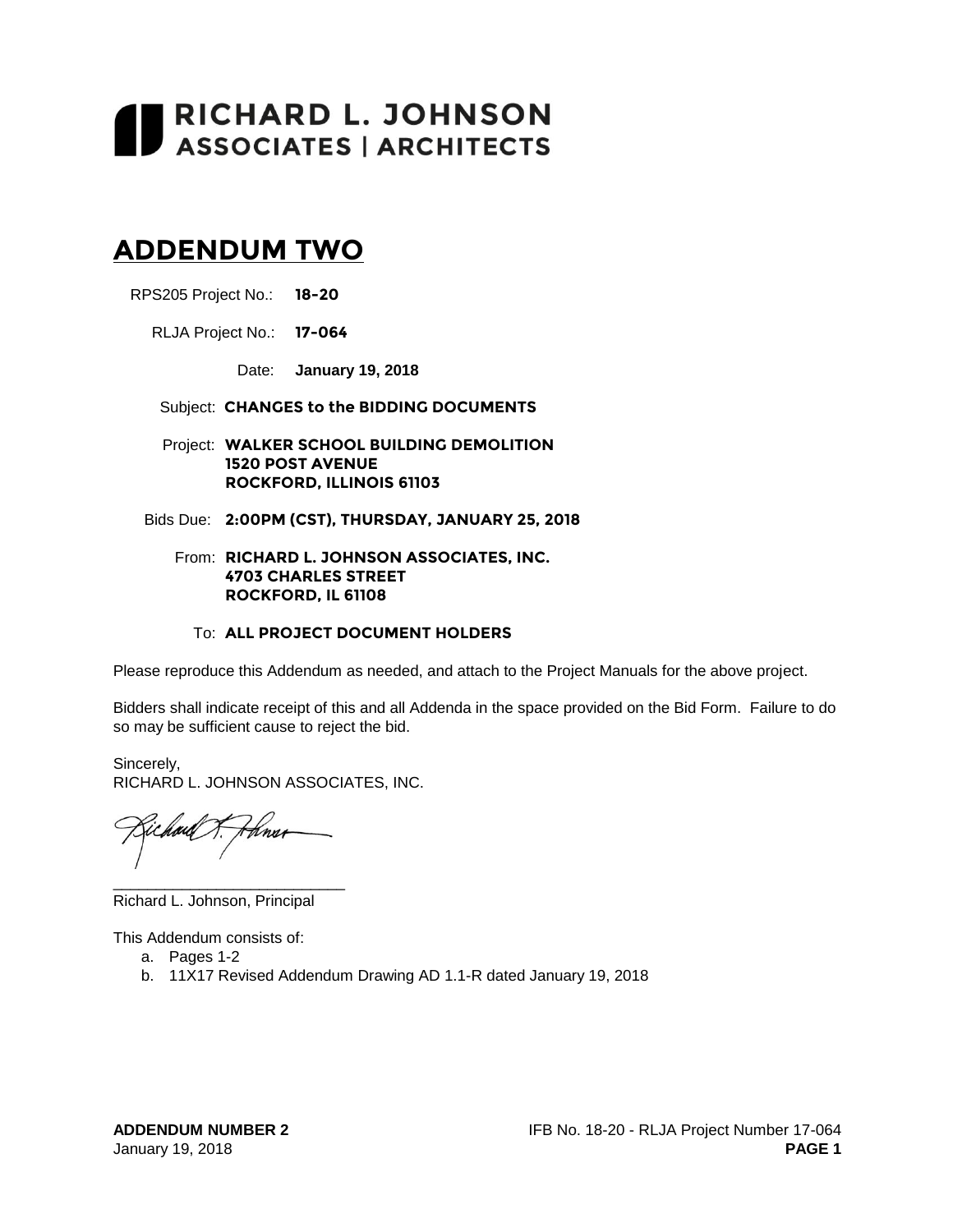# **CLARIFICATIONS**

**1.1.** The contractor shall be responsible for the SWPPP inspections and maintaining the records.

# **CHANGES to ADDENDUM ONE**

## **2. ADDENDUM DRAWINGS AD 1.1**

**2.1.** Delete addendum drawings AD 1.1 and replace it with revised addendum drawing AD 1.1-R.

# **END ADDENDUM NUMBER 2**